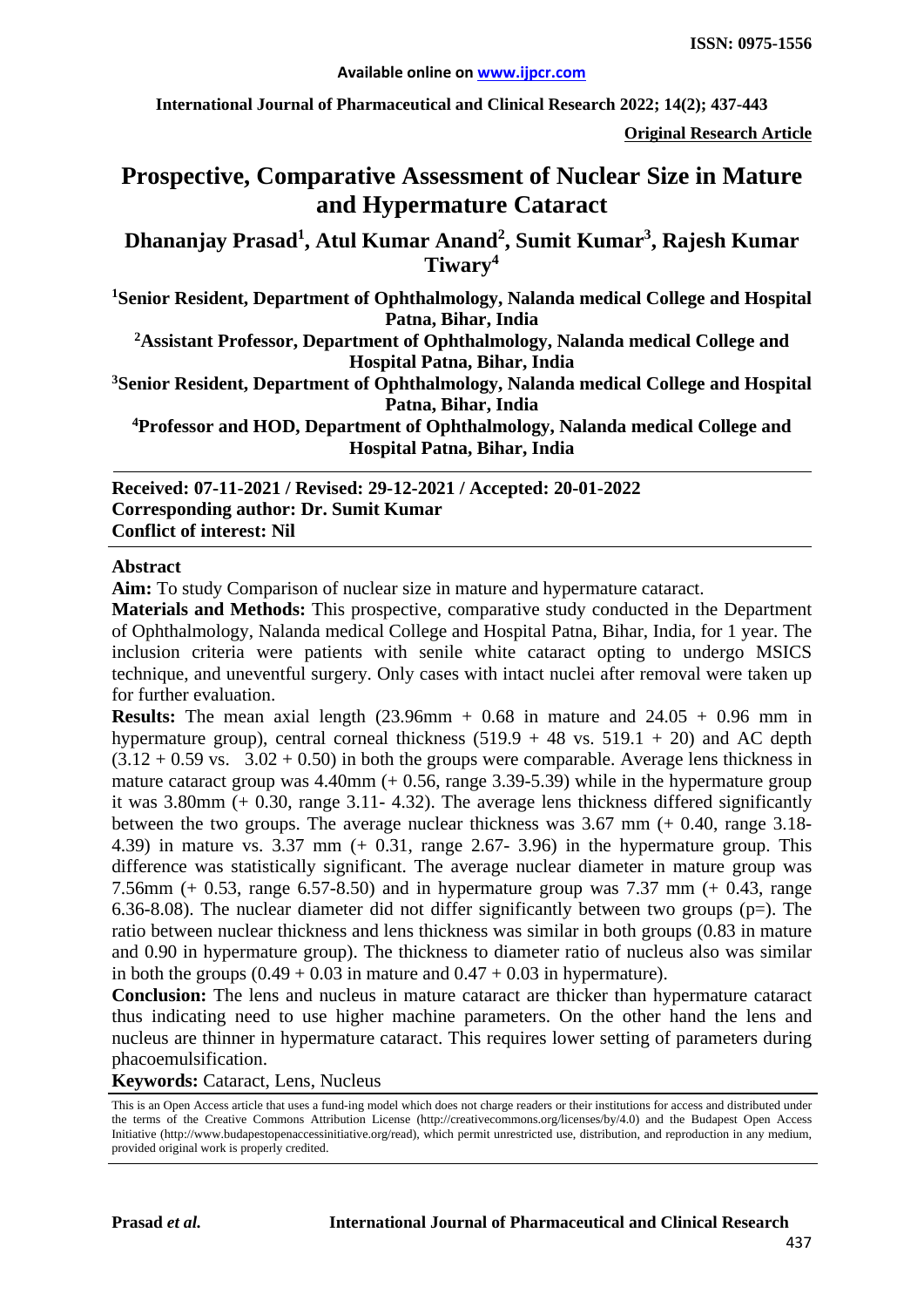# **Introduction**

Cataract is one of the most common causes of visual impairment in the world. According to the World Health Organisation (WHO), cataract is the leading cause of blindness all over the world, responsible for 47.8% of blindness and accounting for 17.7 million blind people.[1,2 ]In India, 80% of the blindness is due to cataract.[3,4] Various modifiable risk factors associated with cataract include UV exposure, diabetes, hypertension, body mass index (BMI), drug usage, smoking and socioeconomic factors; but advancing age is the single most important risk factor for cataract.[5– 13]

Nirmalan et al. studied the prevalence of cataract in a rural population (≥40 years) of Southern India and reported the presence of cataract in 47.5% of their study population, prevalence being less in men compared to women.[14] In a recent population, Vashist et al. reported prevalences of 58% in North India and 53% in South India in the older age group (>60 years) with nuclear cataract being the most common type of cataract in both parts of the country.[15]

In India, a very few population based studies have been undertaken to explore the risk factors for cataract in older age group, especially since the proportion of the elderly has been significantly increasing in the country; the  $60 +$ population which stood at 56 million in 1991 is now estimated to have doubled in 2016.16 The aim of the present study was to examine a proportionate sample of both rural and urban population ≥60 years and to report the age‑ and gender‑adjusted prevalence rates of cataract in the population, and examine associated risk factors.

# **Material and methods**

This prospective, comparative study conducted in the Department of Ophthalmology, Nalanda medical College and Hospital Patna,Bihar, India, for 1 year.

The inclusion criteria were patients with senile white cataract opting to undergo MSICS technique, and uneventful surgery. Only cases with intact nuclei after removal were taken up for further evaluation.

Exclusion criteria were set as presence of complications of white cataract, incomplete preoperative workup, like nonavailability of slit lamp findings, poor mydriaisis, complicated cataract, chipped or broken nucleus, previous intraocular surgeries. The cases were excluded if measurement of nuclear size was not carried out within two hours of removal of nucleus.

#### Methodology

Preoperatively, after dilating the pupil the type of white cataract was evaluated by noting following factors in slit lamp: Color of the lens, depth of the anterior chamber, bulging of anterior lens capsule into pupillary plane, presence of sunken nucleus, phacodonesis. The cataract was classified as mature or hypermature depending on the findings. Intumescent white cataract was considered as a type of mature cataract for this study. The diagnosis had to be modified during surgery in a few cases as presumptive mature cataracts turned out to have liquefied cortex as major component.[16]

The ocular dimensions were measured using immersion biometry during preoperative intraocular lens calculation. Alcon Ocuscan RxP A-scan machine in immersion technique mode was used for this purpose. Mean of ten readings was taken and the standard deviation was kept less than 0.05 for accepting the readings. Axial length (AL), anterior chamber depth (ACD) and lens thickness (LT) were thus obtained. The central corneal thickness (CCT) was recorded using same machine by ultrasound pachymetry.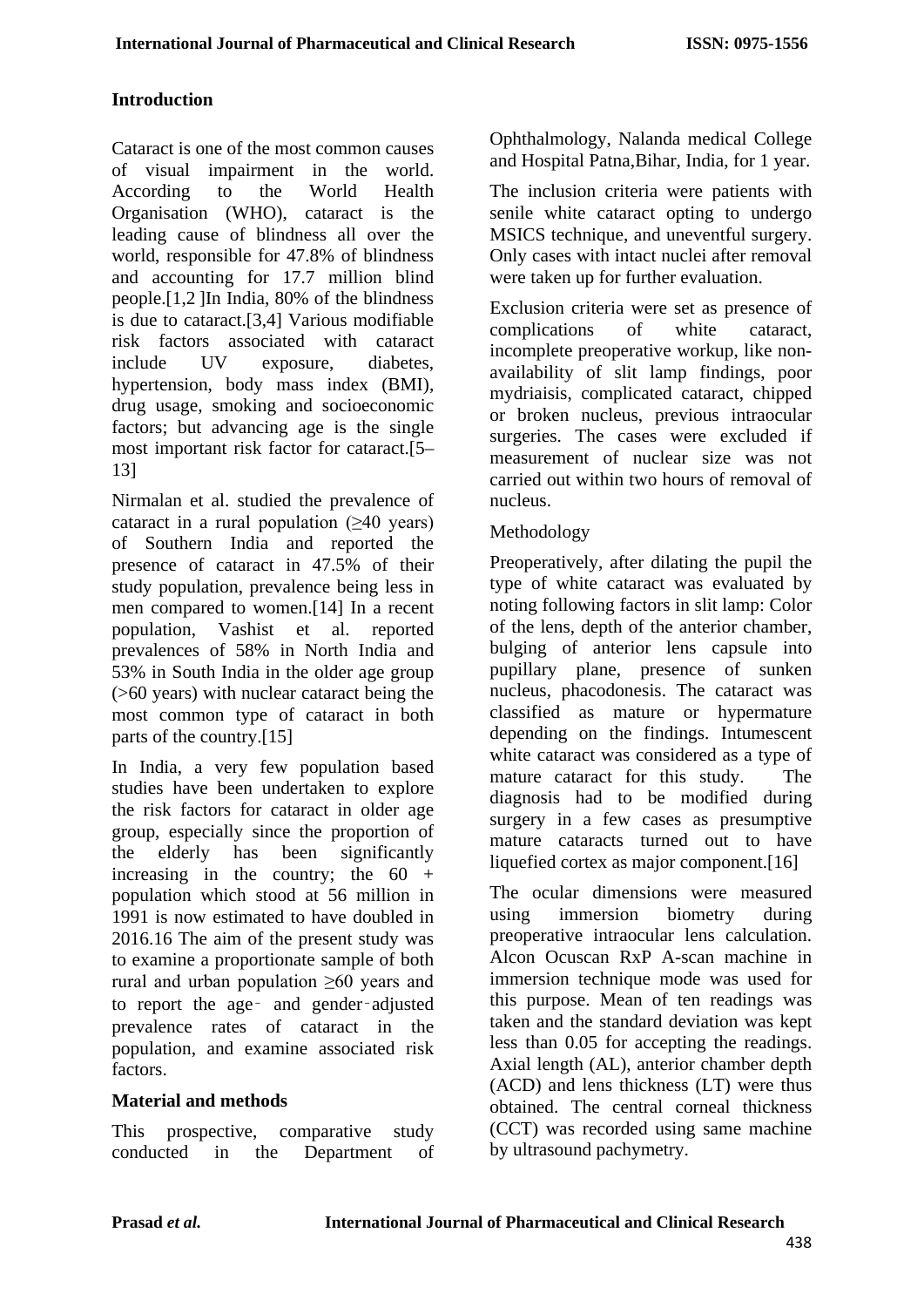The cataract surgery was performed using phacos and wich technique for MSICS as described previously to obtain an intact nucleus. [17,18]

In this study we used an app named "ON ruler" version 2.0 (the App) to measure the nuclear dimensions. This is a free app, and provides two pairs of lines to assess length and breadth of physical objects simultaneously in millimeters. [15] The app provides measurement values up to three decimal points taking accuracy to micrometer level. The app has to be calibrated once by comparing against a known length. A 2.2 mm keratome (Alcon labs) was used for this purpose and measurement unit of one millimeter was calibrated. This setting was used throughout the experiment. The same procedure was carried out before every measurement.

A simple method was developed to measure the dimensions of the nucleus. After wiping loose lens fibers from surface of the nucleus with gauze piece, the nucleus was rinsed and wiped once more. Measurements were carried out on this relatively dry nucleus.

# **Measurement of diameter:**

The microscope was set at 0.6x magnification with 10x ocular without switching on light. The background illumination of smartphone was set to maximum. The App was launched and four-crosshair option was selected. The nucleus was placed in the center of the screen with anterior surface (flatter surface) in contact with the screen. The vertical (Y-axis) and horizontal (X-axis) pairs of lines were adjusted while observing under microscope with monoocular view. Right ocular was used throughout the study to maintain uniformity and to avoid parallax error. Values along x and y-axes were recorded up to three decimal points. The procedure was repeated 3 times and average was taken as final value. The nucleus was skewered adjacent to its center using a 26G needle on 10cc syringe holding the syringe vertically. This nucleus mounted on 26G needle was placed with its equatorial edge touching the screen so that its thickness could be measured. The measurement was taken similar to measuring diameter but only in one axis. The syringe was rotated 900 on its axis and thickness of nucleus was measured again. Average of these two measurements was taken as thickness of the nucleus.

#### **Statistical analysis**

The data thus obtained was entered into SPSS software (version 25.0, IBM Inc. Chicago, Illinois) for analysis. Descriptive statistics were presented as mean and standard deviations. Unpaired T-Test was used for comparison of between group variations. The level of significance was set at P<0.05 across all parameters.

# **Results**

In this prospective observational study, eighteen mature and sixteen hypermature senile cataracts were analyzed over six months period. In the mature cataract group, the mean age was  $63.18 +$ 11.40(range of 45 to 80 years); the sex ratio was equal. In the hypermature cataract group mean age was  $65.8 + 14.0$ years (range 45 to 87 years); 14 out of 20 patients were female (70%).

|  |  | Table 1: Comparison of Ocular parameters between mature and hypermature group |
|--|--|-------------------------------------------------------------------------------|
|--|--|-------------------------------------------------------------------------------|

|                  | <b>Mature cataract</b> |          | <b>Hypermature cataract</b> |          |
|------------------|------------------------|----------|-----------------------------|----------|
| Measurement (mm) | Mean                   | Std. Dev | Mean                        | Std. Dev |
| Axial length     | 23.97                  | .68      | 24.05                       | 0.96     |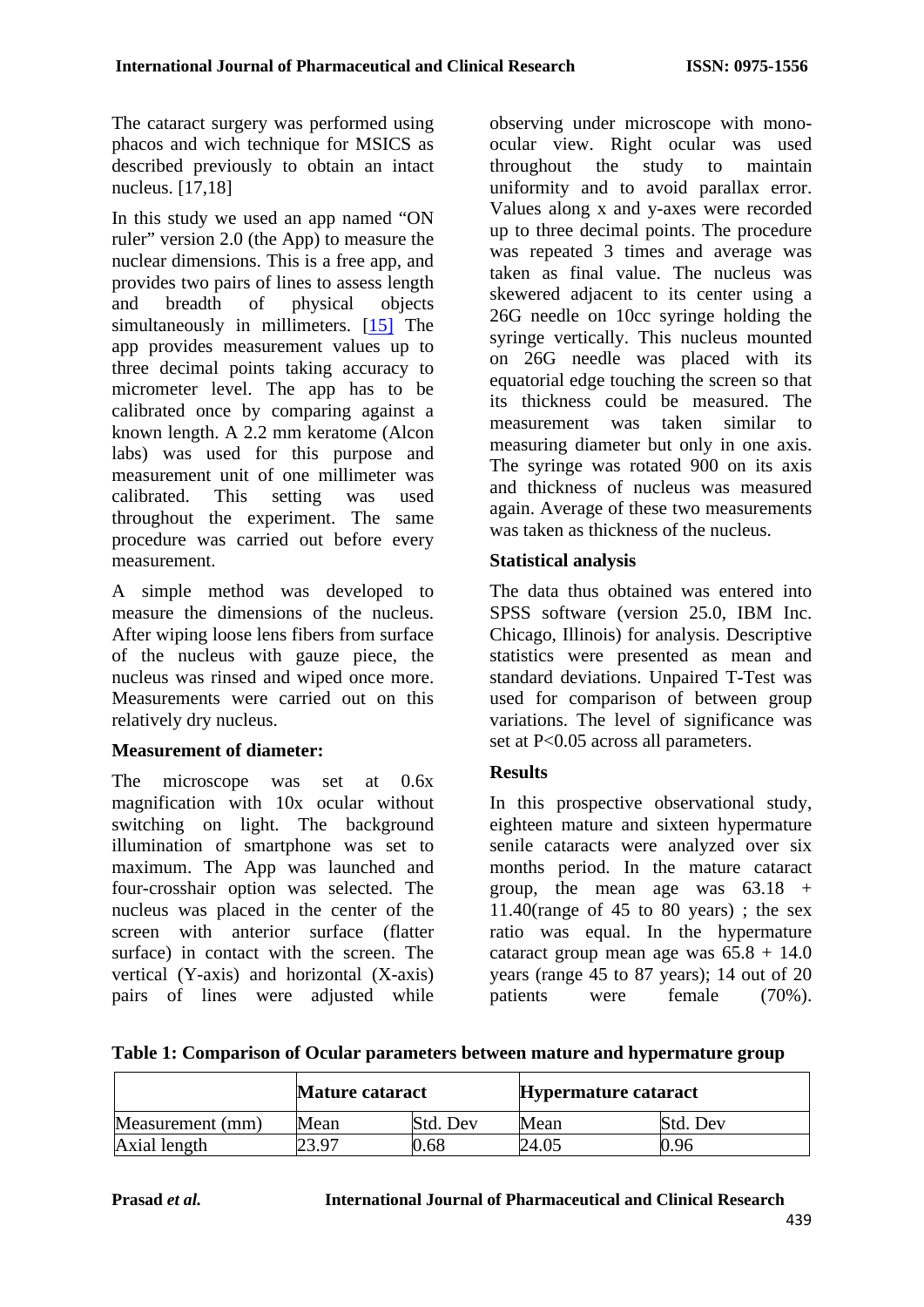| <b>CCT</b>                               | 519.9 | 47.7 | 519.2 | 19.7 |
|------------------------------------------|-------|------|-------|------|
| AC depth                                 | 3.14  | 0.59 | 3.04  | 0.50 |
| Lens thickness                           | 4.42  | 0.56 | 3.82  | 0.32 |
| Nuclear thickness                        | 3.67  | 0.40 | 3.37  | 0.31 |
| Nuclear diameter                         | 7.56  | 0.53 | 7.37  | 0.43 |
| Nucleus/Lens thickness 0.83              |       | 0.12 | 0.90  | 0.09 |
| Thickness/ diameter of $0.49$<br>nucleus |       | 0.03 | 0.47  | 0.03 |

**Table 2: Comparison between mature and hypermature groups (unpaired T-Test)**

| Mature vs. Hypermature cataract  | p value |
|----------------------------------|---------|
| Age                              | 0.53    |
| Avg Axial length                 | 0.78    |
| Lens thickness                   | 0.0004  |
| Nuclear thickness                | 0.02    |
| Nuclear diameter                 | 0.30    |
| Nuclear thickness/Lens thickness | 0.27    |

The ocular parameters for the two study groups are listed in Table 1. The mean axial length  $(23.96mm + 0.68$  in mature and  $24.05 + 0.96$  mm in hypermature group), central corneal thickness  $(519.9 +$ 48 vs. 519.1 + 20) and AC depth  $(3.12 +$ 0.59 vs.  $3.02 + 0.50$  in both the groups were comparable. Average lens thickness in mature cataract group was 4.40mm (+ 0.56, range 3.39-5.39) while in the hypermature group it was 3.80mm (+ 0.30, range 3.11- 4.32). The average lens thickness differed significantly between the two groups ( $p=$  Table 2). The average nuclear thickness was 3.67 mm (+ 0.40, range 3.18-4.39) in mature vs. 3.37 mm (+ 0.31, range 2.67- 3.96) in the hypermature group. This difference was statistically significant ( $p=$ ). The average nuclear diameter in mature group was 7.56mm (+ 0.53, range 6.57-8.50) and in hypermature group was 7.37 mm (+ 0.43, range 6.36- 8.08). The nuclear diameter did not differ significantly between two groups  $(p=)$ . The ratio between nuclear thickness and lens thickness was similar in both groups (0.83 in mature and 0.90 in hypermature group). The thickness to diameter ratio of nucleus also was similar in both the groups  $(0.49 + 0.03$  in mature and  $0.47 + 0.03$  in

hypermature). Significance levels for different parameters between the two groups are listed in Table 2.

# **Discussion**

The varying difference in the prevalence of a cataract could be due to various reasons including differences in ethnicity, age group of the population and also the variability in the cut-off point adopted within the LOCS III system to define the presence of cataract. The studies from Indian subcontinent have reported a higher prevalence of cataract; Aravind Comprehensive Eye Study (ACES) in 2003 reported the prevalence of cataract among people >40 years to be 47.5%, and the INDEYE study in 2011 reported the prevalence to be 58% in North India and 53% in South India, respectively.[19,20] It is difficult assessing the density and size of nucleus in white cataract. Conventionally it is believed that hypermature stage follows mature stage. Cases with significant cortical component progress to hyper maturity. In the present study two factors were noticeable. The nuclear thickness was significantly more in mature than hypermature cataracts while nuclear diameter was similar. The lens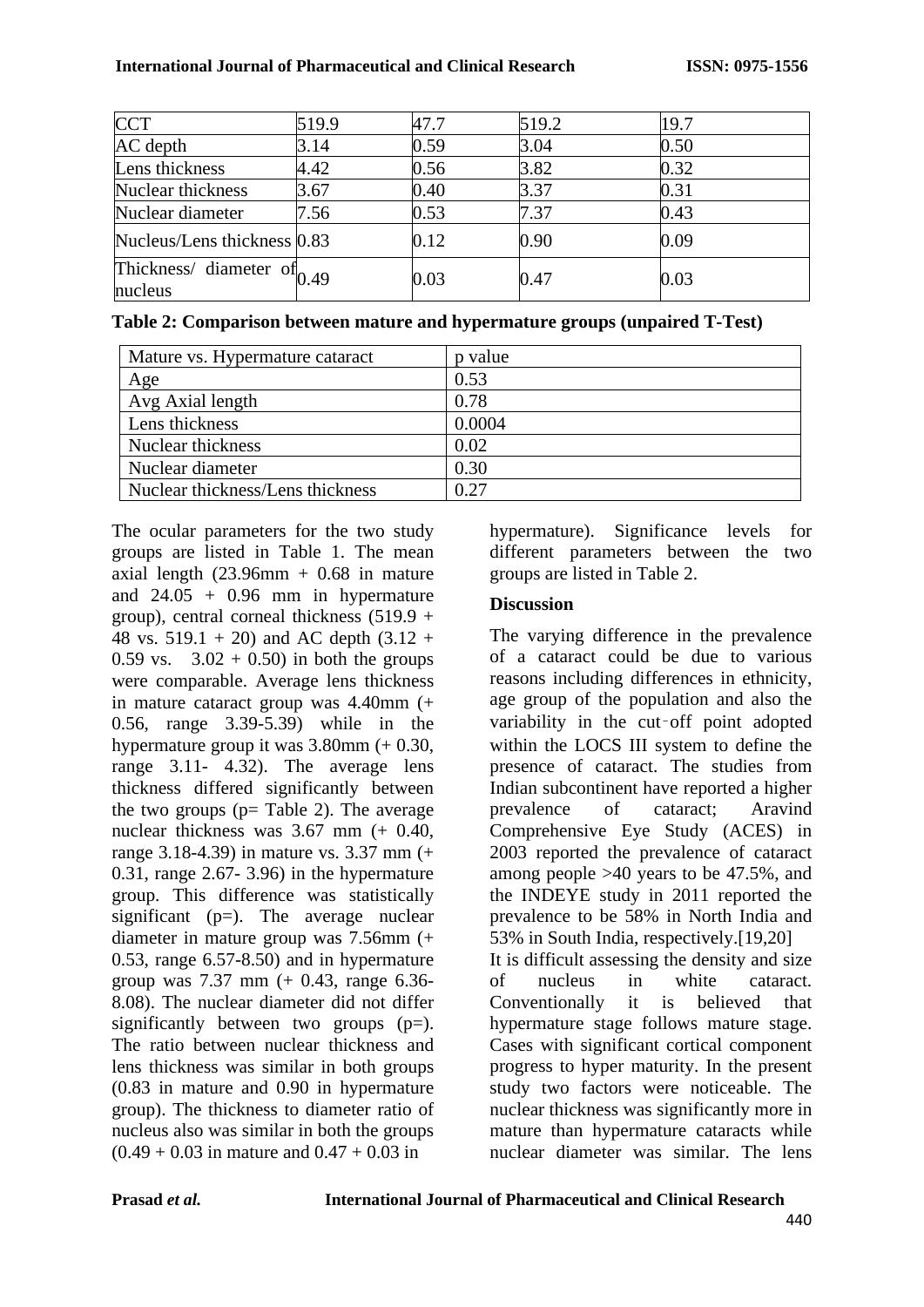thickness was significantly more in mature cataract than hypermature cataract but the nuclear to lens thickness ratio did not differ significantly between the two groups. A thick nucleus with significantly thicker lens thus could be seen in mature cataract as compared to hypermature cataract. Thicker lens and thicker nucleus in presence of similar nuclear diameter and comparable nucleus lens ratio is suggestive of the nucleus of mature cataract occupying larger volume. In hypermature cataract one can expect more of liquefied cortex than a large nucleus. These findings are in line with conventional view that cortical cataracts progress more commonly to hypermaturity than nuclear cataracts.

However, the nuclear thickness differs significantly between mature and hypermature cataracts, the nuclear diameter remain same in the two groups. Thus there seems to be increase in nuclear thickness than diameter as cataract advances to late stages.

Among the three types described by Brazitikos et al in their study, type I with liquefied cortex and type III with fibrosed shrunken capsule would fit into clinical definition of hypermature cataract.[21] Type II was described with "voluminous" nucleus and solid cortex, and would fit into definition of mature cataract. In this study though the two clinical types of mature and hypermature cataract were used. The finding of larger nuclear and lens thickness in mature cataract than hypermature cataract agrees with the findings of Brazitikos et al. They also noted higher mean phacoemulsification time and energy in type II and type III white cataracts. Thus it is logical to conclude that the larger nucleus seen in mature cataract usually is denser and can have more chances of complications in phacoemulsification. A preoperative knowledge of the nuclear thickness would be helpful to surgeon to plan proper technique and fluidics parameter to use for these difficult cases. Some cases always

end up in the other group than the preoperative diagnosis. Thus it is better to prepare for phacoemulsification of mature cataracts in case of white cataracts, as mature cataract would have thicker and denser nucleus and minimal epinuclear support. It should also be noted that the nucleus in hypermature cataract can be quite thin (lowest value of 2.66 mm in present study) and emulsification parameters adjusted accordingly.[22]

Day et al study covering 180 thousand eyes from 28 centers in the United Kingdom concluded that white cataracts are more common at extremes of age. But in our study the mean axial length in both groups was in normal range with all the eyes within 22-26 mm range. The possible reason for this disparity could be small sample size of present study and higher prevalence of white cataract in India.[23,24]

# **Conclusion**

The lens and nucleus in mature cataract are thicker than hypermature cataract thus indicating need to use higher machine parameters. On the other hand the lens and nucleus are thinner in hypermature cataract. This requires lower setting of parameters during phacoemulsification.

# **References**

- 1. Rao GN, Khanna R, Payal A. The global burden of cataract. Curr Opin Ophthalmol 2011;22:9.
- 2. Liu YC, Wilkins M, Kim T, Malyugin B, Mehta JS. Cataracts. Lancet 2017;390:600:12.
- 3. Mohan M. Survey of blindness‑India (1986–1989). In: Summary Results: Programme for the Control of Blindness. Ministry of Health and Family Welfare, Government of India: New Delhi; 1992.
- 4. Dandona L, Dandona R, Srinivas M Giridhar P, Vilas K, Prasad MN, et al. Blindness in the Indian state of Andhra Pradesh. Invest Ophthalmol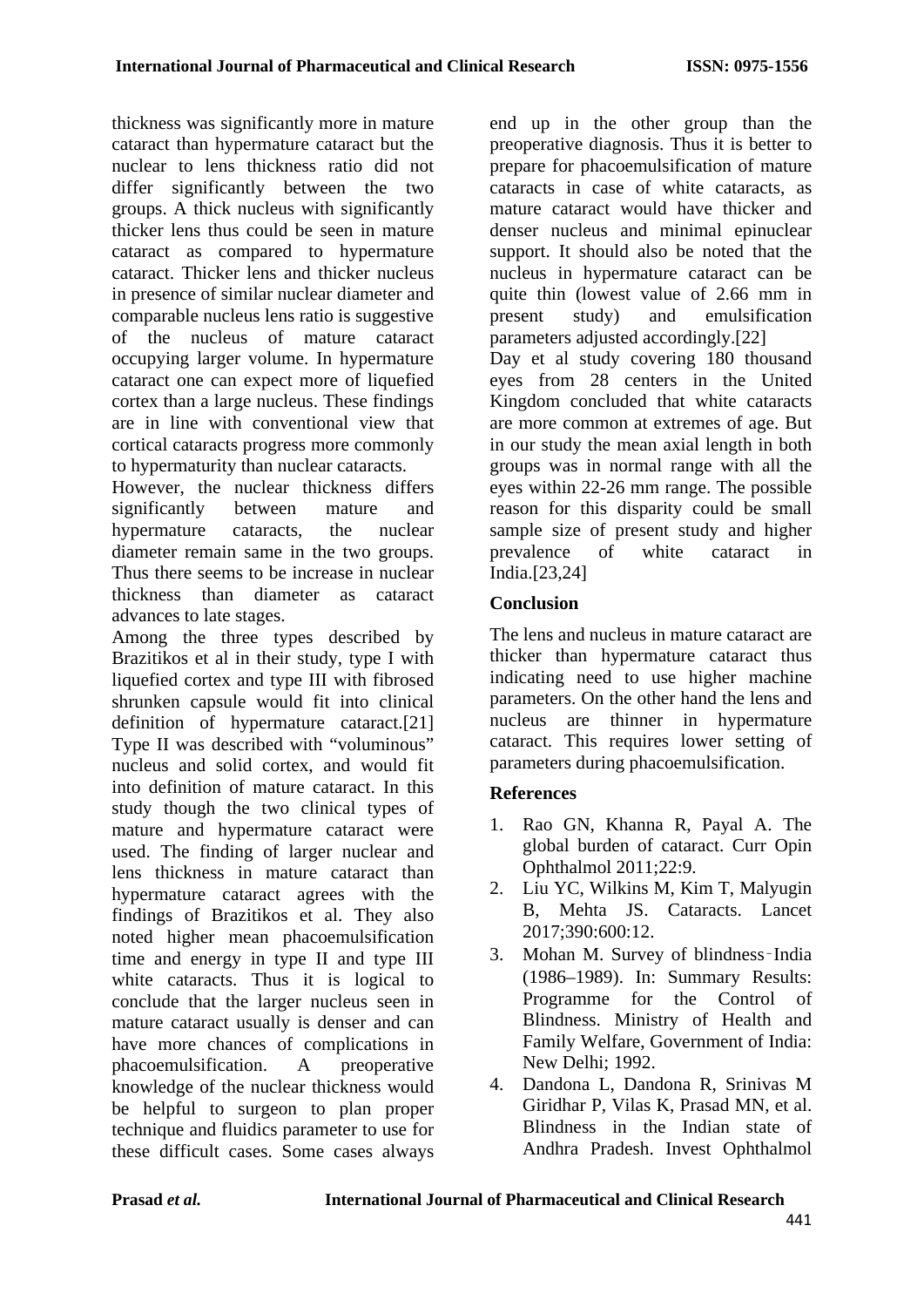Vis Sci 2001;42:908‑16.

- 5. Dolin PJ. Ultraviolet radiation and cataract: A review of the epidemiological evidence. Br J Ophthalmol 1994;78:478‑82.
- 6. Krishnaiah S, Vilas K, Shamanna BR, Rao GN, Thomas R, Balasubramanian D. Smoking and its association with cataract: Results of the Andhra Pradesh eye disease study from India. Invest Ophthalmol Vis Sci 2005;46:58  $-65.$
- 7. Nangia V, Jonas JB, Sinha A, Matin A, Kulkarni M. Refractive error in central India: The central India eye and medical study. Ophthalmology 2010;117:693‑9.
- 8. Raman R, Pal SS, Adams JS, Rani PK, Vaitheeswaran K, Sharma T. Prevalence and risk factors for cataract in diabetes: Sankara Nethralaya Diabetic Retinopathy Epidemiology and Molecular Genetics Study, report no. 17. Invest Ophthalmol Vis Sci 2010; 51:6253‑ 61.
- 9. Leske MC, Wu SY, Hennis A, Connell AM, Hyman L, Schachat A. Diabetes, hypertension, and central obesity as cataract risk factors in a black population. The Barbados Eye Study. Ophthalmology 1999:106:35-41.
- 10. Kuang TM, Tsai SY, Hsu WM, Cheng CY, Liu JH, Chou P. Body mass index and age‑related cataract: The Shihpai Eye Study. Arch Ophthalmol 2005;123:1109‑14.
- 11. Klein BE, Klein R, Lee KE, Danforth LG. Drug use and five year incidence of age‑related cataracts. The Beaver Dam Eye Study. Ophthalmology 2001;108:1670‑4.
- 12. Solberg Y, Rosner M, Belkin M. The association between cigarette smoking and ocular diseases. Surv Ophthalmol 1998;42:535‑47.
- 13. Wijegunasekara, H. . (2021). Reproductive Health Management Information System in Sri Lanka: Reflective writing. Journal of Medical Research and Health Sciences, 4(9), 1456–1460. https://doi.org/10.52845/JMRHS/2021 -4-9-4
- 14. Klein BE, Klein R, Lee KE, Meuer SM. Socioeconomic and lifestyle factors and the 10‑year incidence of age‑related cataracts. Am J Ophthalmol 2003;136:506‑12.
- 15. Nirmalan PK, Robin AL, Katz J, Tielsch JM, Thulasiraj RD, Krishnadas R, et al. Risk factors for age related cataract in a rural population of southern India: The Aravind Comprehensive Eye Study. Br J Ophthalmol 2004;88:989‑94.
- 16. Vashist P, Talwar B, Gogoi M, Maraini G, Camparini M, Ravindran RD, et al. Prevalence of cataract in an older population in India: The India study of age‑related eye disease. Ophthalmology 2011;118:272‑8.
- 17. Kumar S. Alarm sounded over Greying of India's population. Lancet 1997;350:271.
- 18. Smith JM, El-Brawany M, Nassiri D, Tabandeh H, Thompson GM. The relationship between nuclear colour and opalescence on the LOCSIII scale and physical characteristics of cataract nuclei. Eye. 2002;16(5):543–551.
- 19. Ayaki M, Ohde H, Yokoyama N. Size of the lens nucleus separated by hydrodissection. Ophthalmic Surg Lasers. 1993;24:492–493.
- 20. Nirmalan PK, Robin AL, Katz J, Tielsch JM, Thulasiraj RD, Krishnadas R, et al. Risk factors for age related cataract in a rural population of southern India: The Aravind Comprehensive Eye Study. Br J Ophthalmol 2004;88:989‑94.
- 21. Vashist P, Talwar B, Gogoi M, Maraini G, Camparini M, Ravindran